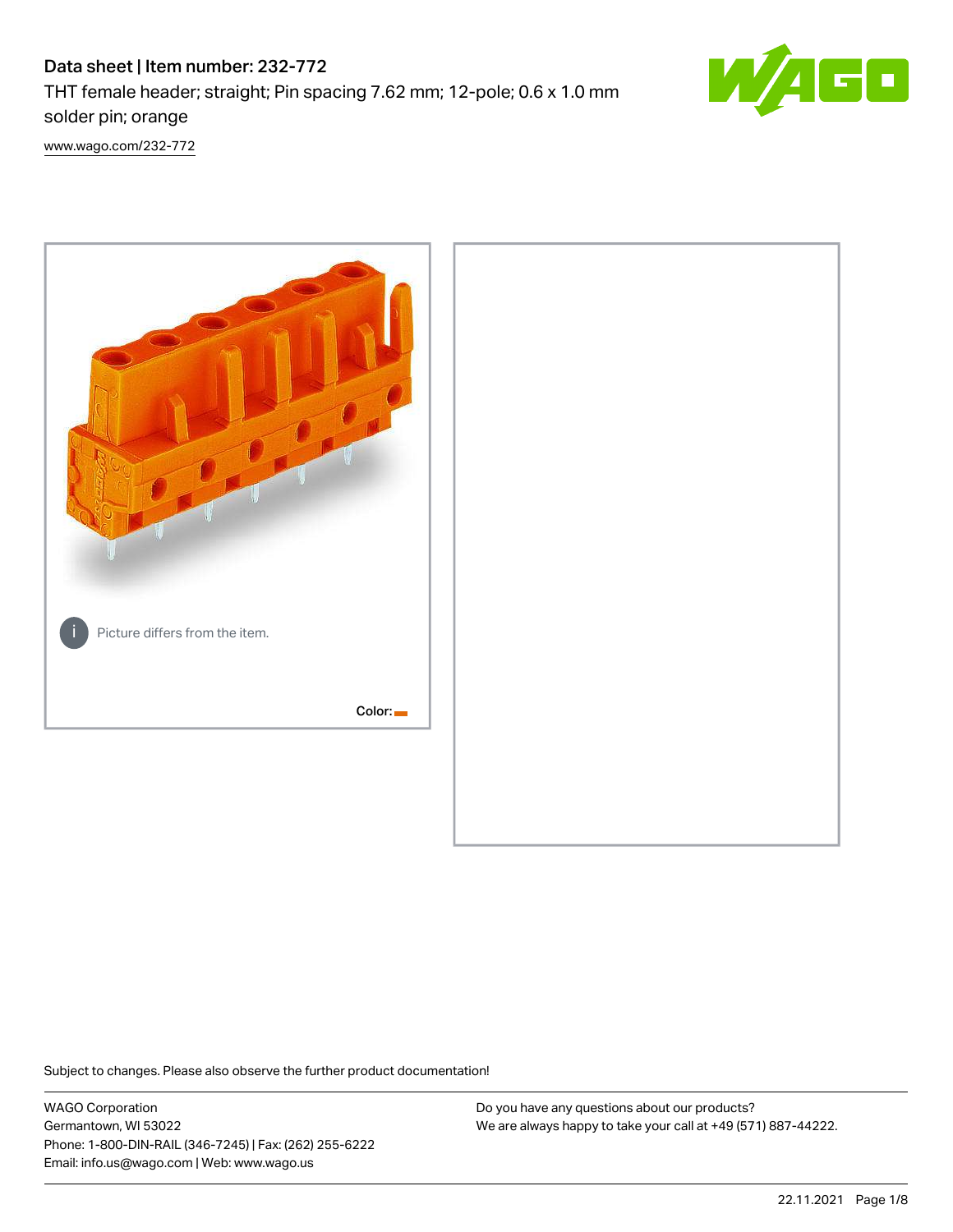

Dimensions in mm

L = (pole no.  $-1$ ) x pin spacing + 5.08 mm + 1.5 mm

2- to 3-pole female connectors – one latch only

#### Item description

- **H** Horizontal or vertical PCB mounting via straight or angled solder pins
- For board-to-board and board-to-wire connections
- Touch-proof PCB outputs  $\blacksquare$
- $\blacksquare$ Easy-to-identify PCB inputs and outputs
- $\blacksquare$ With coding fingers

Subject to changes. Please also observe the further product documentation! Data

WAGO Corporation Germantown, WI 53022 Phone: 1-800-DIN-RAIL (346-7245) | Fax: (262) 255-6222 Email: info.us@wago.com | Web: www.wago.us

Do you have any questions about our products? We are always happy to take your call at +49 (571) 887-44222.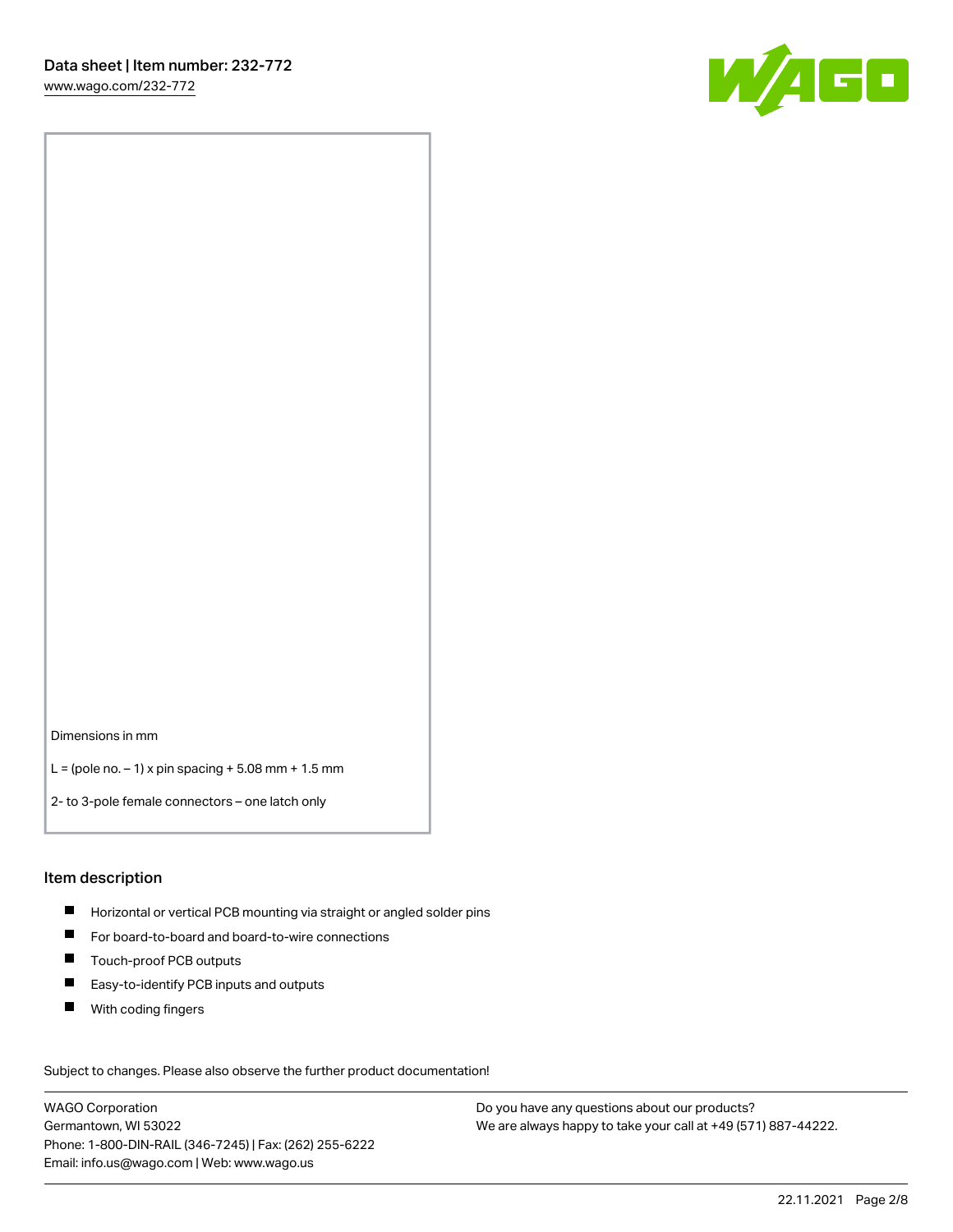Data Notes



| Safety information 1 | The <i>MCS - MULTI CONNECTION SYSTEM</i> includes connectors<br>without breaking capacity in accordance with DIN EN 61984. When<br>used as intended, these connectors must not be connected<br>/disconnected when live or under load. The circuit design should<br>ensure header pins, which can be touched, are not live when<br>unmated. |
|----------------------|--------------------------------------------------------------------------------------------------------------------------------------------------------------------------------------------------------------------------------------------------------------------------------------------------------------------------------------------|
| Variants:            | Other pole numbers<br>3.8 mm pin projection for male headers with straight solder pins<br>Gold-plated or partially gold-plated contact surfaces<br>Other versions (or variants) can be requested from WAGO Sales or<br>configured at https://configurator.wago.com/                                                                        |

# Electrical data

#### IEC Approvals

| Ratings per                 | IEC/EN 60664-1                                                        |
|-----------------------------|-----------------------------------------------------------------------|
| Rated voltage (III / 3)     | 500 V                                                                 |
| Rated surge voltage (III/3) | 6 kV                                                                  |
| Rated voltage (III/2)       | 630 V                                                                 |
| Rated surge voltage (III/2) | 6 kV                                                                  |
| Nominal voltage (II/2)      | 1000 V                                                                |
| Rated surge voltage (II/2)  | 6 kV                                                                  |
| Rated current               | 12A                                                                   |
| Legend (ratings)            | $(III / 2)$ $\triangle$ Overvoltage category III / Pollution degree 2 |

# UL Approvals

| Approvals per                  | UL 1059 |
|--------------------------------|---------|
| Rated voltage UL (Use Group B) | 300 V   |
| Rated current UL (Use Group B) | 15 A    |
| Rated voltage UL (Use Group D) | 300 V   |
| Rated current UL (Use Group D) | 10 A    |

# Ratings per UL

| Rated voltage UL 1977 | 600 V |
|-----------------------|-------|
| Rated current UL 1977 |       |

Subject to changes. Please also observe the further product documentation!

| <b>WAGO Corporation</b>                                | Do you have any questions about our products?                 |
|--------------------------------------------------------|---------------------------------------------------------------|
| Germantown, WI 53022                                   | We are always happy to take your call at +49 (571) 887-44222. |
| Phone: 1-800-DIN-RAIL (346-7245)   Fax: (262) 255-6222 |                                                               |
| Email: info.us@wago.com   Web: www.wago.us             |                                                               |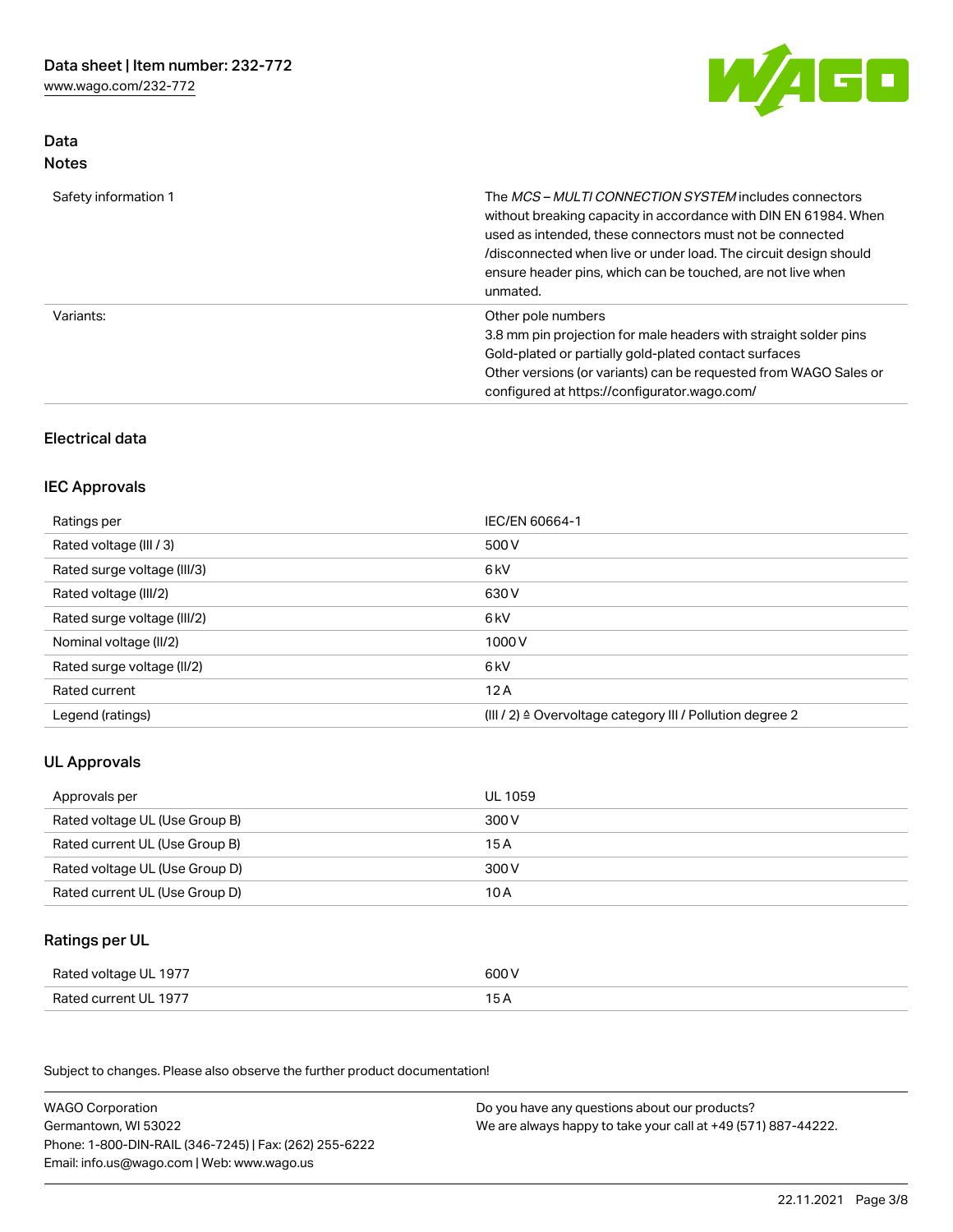

## CSA Approvals

| Approvals per                   | CSA   |
|---------------------------------|-------|
| Rated voltage CSA (Use Group B) | 300 V |
| Rated current CSA (Use Group B) | 15 A  |
| Rated voltage CSA (Use Group D) | 300 V |
| Rated current CSA (Use Group D) | 10 A  |

# Connection data

| Total number of potentials |  |
|----------------------------|--|
| Number of connection types |  |
| Number of levels           |  |

#### Connection 1

| Number of poles |  |
|-----------------|--|
|                 |  |

# Physical data

| Pin spacing                          | 7.62 mm / 0.3 inch    |
|--------------------------------------|-----------------------|
| Width                                | 90.4 mm / 3.559 inch  |
| Height                               | 23.25 mm / 0.915 inch |
| Height from the surface              | 18.25 mm / 0.719 inch |
| Depth                                | 11.6 mm / 0.457 inch  |
| Solder pin length                    | 5 mm                  |
| Solder pin dimensions                | $0.6 \times 1$ mm     |
| Drilled hole diameter with tolerance | $1.3$ $(+0.1)$ mm     |

# Plug-in connection

| Contact type (pluggable connector) | Female header |
|------------------------------------|---------------|
| Connector (connection type)        | for PCB       |
| Mismating protection               | No            |
| Mating direction to the PCB        | $90^{\circ}$  |
| Locking of plug-in connection      | Without       |

### PCB contact

| PCB Contact            | THT                                        |
|------------------------|--------------------------------------------|
| Solder pin arrangement | over the entire female connector (in-line) |

Subject to changes. Please also observe the further product documentation!

| <b>WAGO Corporation</b>                                | Do you have any questions about our products?                 |
|--------------------------------------------------------|---------------------------------------------------------------|
| Germantown, WI 53022                                   | We are always happy to take your call at +49 (571) 887-44222. |
| Phone: 1-800-DIN-RAIL (346-7245)   Fax: (262) 255-6222 |                                                               |
| Email: info.us@wago.com   Web: www.wago.us             |                                                               |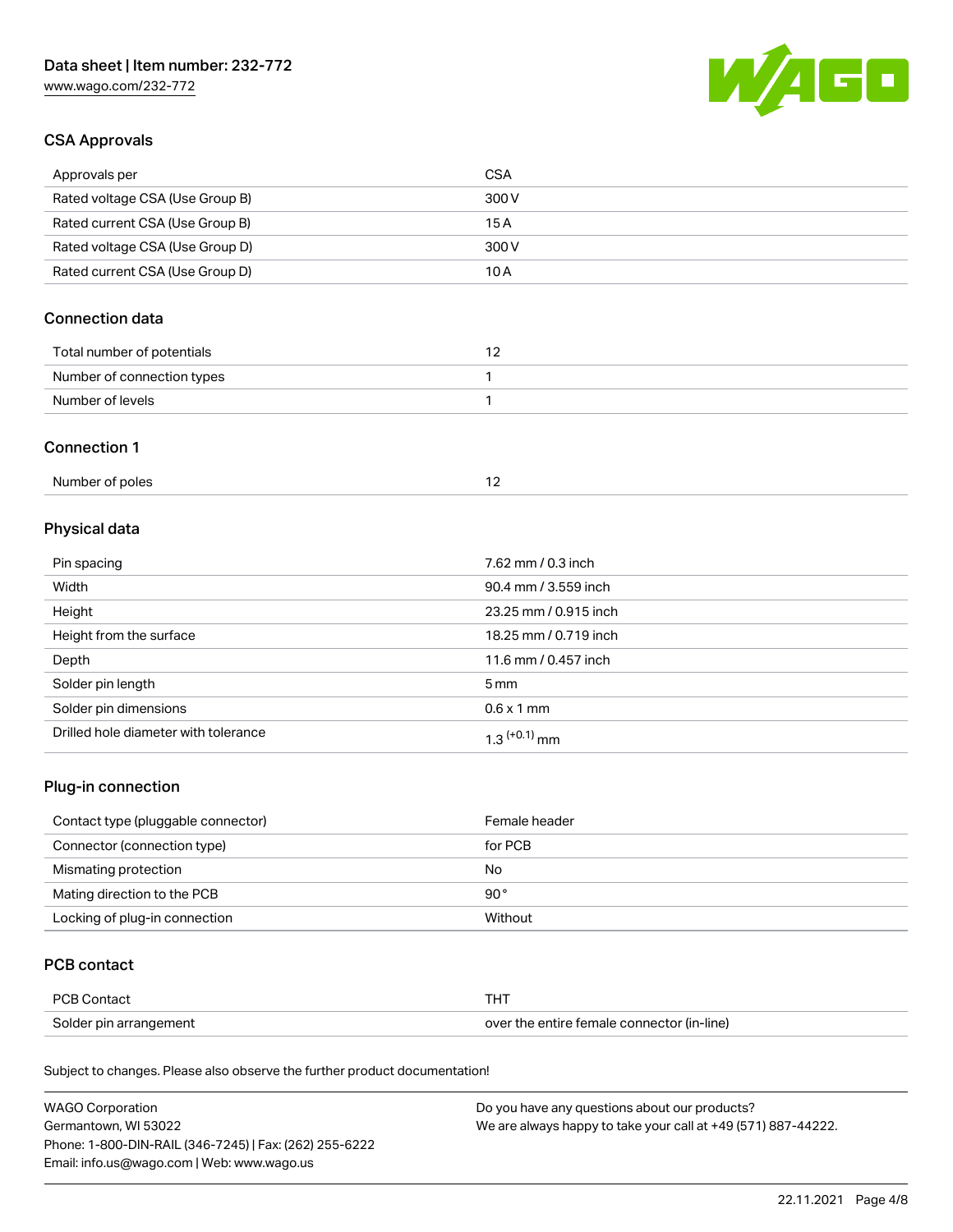Number of solder pins per potential 1



#### Material data

| Color                       | orange           |
|-----------------------------|------------------|
| Material group              |                  |
| Insulation material         | Polyamide (PA66) |
| Flammability class per UL94 | V <sub>0</sub>   |
| Contact material            | Copper alloy     |
| Contact plating             | tin-plated       |
| Fire load                   | $0.259$ MJ       |
| Weight                      | 13.3g            |

#### Environmental requirements

| Limit temperature range<br>. | +85 °C<br>-60 |  |
|------------------------------|---------------|--|
|------------------------------|---------------|--|

## Commercial data

| Product Group         | 3 (Multi Conn. System) |
|-----------------------|------------------------|
| PU (SPU)              | 25 Stück               |
| Packaging type        | box                    |
| Country of origin     | <b>DE</b>              |
| <b>GTIN</b>           | 4044918580014          |
| Customs tariff number | 8536694040             |

#### Approvals / Certificates

#### Country specific Approvals

| Logo                | Approval                                            | <b>Additional Approval Text</b> | Certificate<br>name |
|---------------------|-----------------------------------------------------|---------------------------------|---------------------|
|                     | CВ<br>DEKRA Certification B.V.                      | IEC 61984                       | NL-39756            |
| EMA<br><b>INEUR</b> | <b>KEMA/KEUR</b><br><b>DEKRA Certification B.V.</b> | EN 61984                        | 2190761.01          |

#### Ship Approvals

| Logo | Approval                    | Additional Approval Text | Certificate<br>name |
|------|-----------------------------|--------------------------|---------------------|
|      | <b>ABS</b>                  | -                        | 19-                 |
|      | American Bureau of Shipping |                          | HG15869876-         |

Subject to changes. Please also observe the further product documentation!

WAGO Corporation Germantown, WI 53022 Phone: 1-800-DIN-RAIL (346-7245) | Fax: (262) 255-6222 Email: info.us@wago.com | Web: www.wago.us Do you have any questions about our products? We are always happy to take your call at +49 (571) 887-44222.

22.11.2021 Page 5/8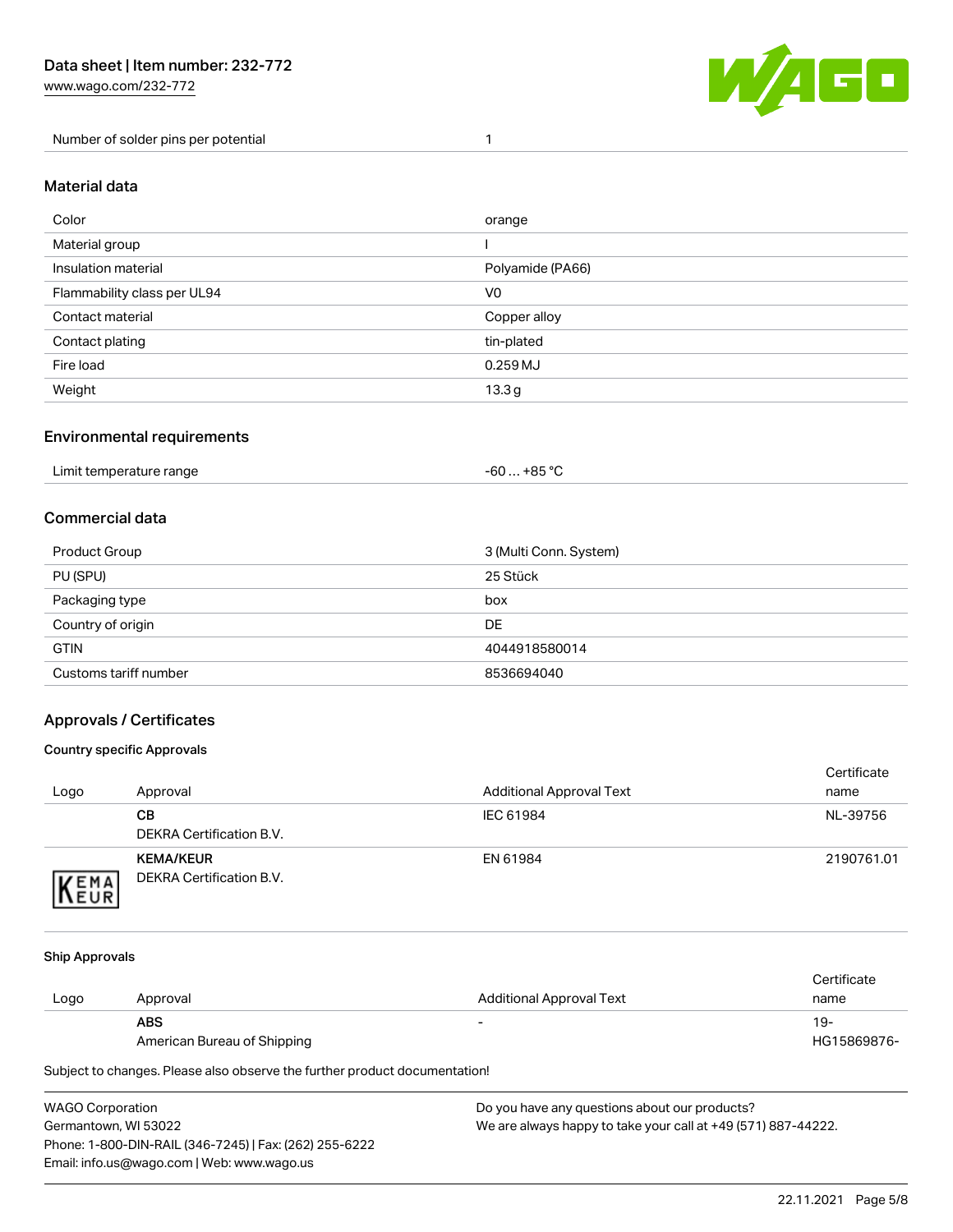

PDA

| ROAKD      |                                        |                          |               |
|------------|----------------------------------------|--------------------------|---------------|
|            | <b>DNV GL</b>                          | $\overline{\phantom{0}}$ | TAE000016Z    |
|            | Det Norske Veritas, Germanischer Lloyd |                          |               |
| THE APPOIA | LR.<br>Lloyds Register                 | IEC 61984                | 96/20035 (E5) |
|            |                                        |                          |               |

#### UL-Approvals

|      |                                             |                                 | Certificate |
|------|---------------------------------------------|---------------------------------|-------------|
| Logo | Approval                                    | <b>Additional Approval Text</b> | name        |
| 8    | <b>UR</b><br>Underwriters Laboratories Inc. | <b>UL 1059</b>                  | E45172      |
| ρ    | <b>UR</b><br>Underwriters Laboratories Inc. | <b>UL 1977</b>                  | E45171      |

# **Counterpart**

| <b>All Property</b> | Item no.731-642<br>1-conductor male connector; CAGE CLAMP®; 2.5 mm <sup>2</sup> ; Pin spacing 7.62 mm; 12-pole; 2,50 mm <sup>2</sup> ;<br>orange                            | www.wago.com/731-642                 |
|---------------------|-----------------------------------------------------------------------------------------------------------------------------------------------------------------------------|--------------------------------------|
| <b>CONSTRUCTION</b> | Item no.731-642/019-000<br>1-conductor male connector; CAGE CLAMP®; 2.5 mm <sup>2</sup> ; Pin spacing 7.62 mm; 12-pole; clamping collar;<br>$2,50$ mm <sup>2</sup> ; orange | www.wago.com/731-642<br>$/019 - 000$ |

#### Optional accessories

Testing accessories

Testing accessories

| Item no.: 210-136<br>Test plug; 2 mm Ø; with 500 mm cable                                                                    | www.wago.com/210-136 |
|------------------------------------------------------------------------------------------------------------------------------|----------------------|
| Item no.: 231-662<br>Test plugs for female connectors; for 7.5 mm and 7.62 mm pin spacing; 2,50 mm <sup>2</sup> ; light gray | www.wago.com/231-662 |

Subject to changes. Please also observe the further product documentation!

| <b>WAGO Corporation</b>                                | Do you have any questions about our products?                 |
|--------------------------------------------------------|---------------------------------------------------------------|
| Germantown, WI 53022                                   | We are always happy to take your call at +49 (571) 887-44222. |
| Phone: 1-800-DIN-RAIL (346-7245)   Fax: (262) 255-6222 |                                                               |
| Email: info.us@wago.com   Web: www.wago.us             |                                                               |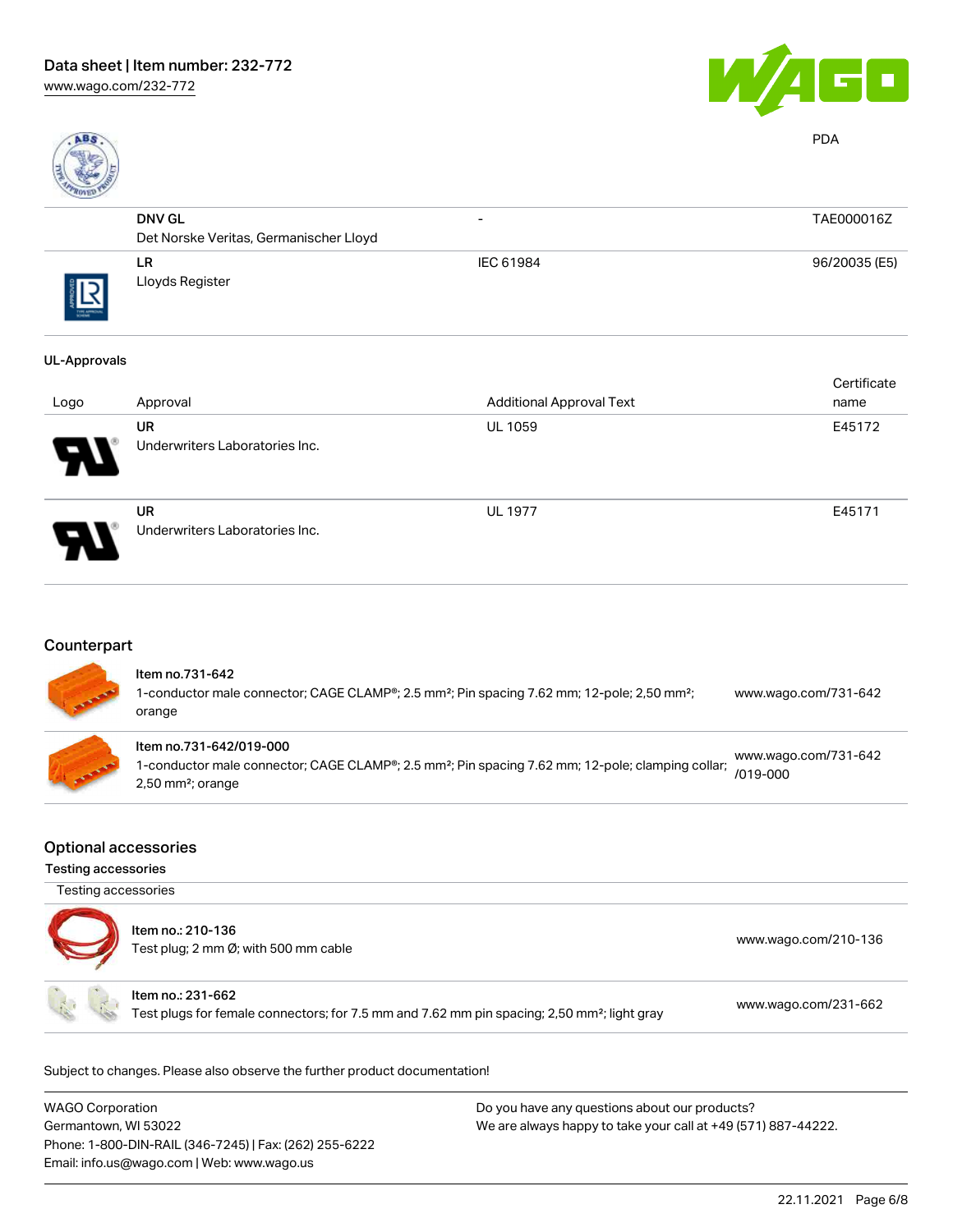

#### **Downloads Documentation**

| 2019 Apr 3<br>pdf<br>Download<br>2.0 MB<br><b>CAD files</b><br>CAD data<br>2D/3D Models 232-772<br><b>URL</b><br>Download<br><b>CAE</b> data<br><b>URL</b><br>EPLAN Data Portal 232-772<br>Download<br><b>URL</b><br>ZUKEN Portal 232-772<br>Download<br><b>PCB Design</b><br><b>URL</b><br>Symbol and Footprint 232-772<br>Download<br>CAx data for your PCB design, consisting of "schematic symbols and PCB footprints",<br>allow easy integration of the WAGO component into your development environment.<br>Supported formats:<br>Ш<br>Accel EDA 14 & 15<br>ш<br>Altium 6 to current version<br>ш<br>Cadence Allegro<br>ш<br>DesignSpark<br>ш<br>Eagle Libraries<br>Ш<br>KiCad<br>ш<br>Mentor Graphics BoardStation<br>ш<br>Mentor Graphics Design Architect<br>ш<br>Mentor Graphics Design Expedition 99 and 2000<br>ш<br>OrCAD 9.X PCB and Capture<br>Ш<br>PADS PowerPCB 3, 3.5, 4.X, and 5.X<br>ш<br>PADS PowerPCB and PowerLogic 3.0<br>ш<br>PCAD 2000, 2001, 2002, 2004, and 2006<br>Pulsonix 8.5 or newer<br>ш<br>ш | <b>Additional Information</b> |  |  |
|---------------------------------------------------------------------------------------------------------------------------------------------------------------------------------------------------------------------------------------------------------------------------------------------------------------------------------------------------------------------------------------------------------------------------------------------------------------------------------------------------------------------------------------------------------------------------------------------------------------------------------------------------------------------------------------------------------------------------------------------------------------------------------------------------------------------------------------------------------------------------------------------------------------------------------------------------------------------------------------------------------------------------------|-------------------------------|--|--|
|                                                                                                                                                                                                                                                                                                                                                                                                                                                                                                                                                                                                                                                                                                                                                                                                                                                                                                                                                                                                                                 | Technical explanations        |  |  |
|                                                                                                                                                                                                                                                                                                                                                                                                                                                                                                                                                                                                                                                                                                                                                                                                                                                                                                                                                                                                                                 |                               |  |  |
|                                                                                                                                                                                                                                                                                                                                                                                                                                                                                                                                                                                                                                                                                                                                                                                                                                                                                                                                                                                                                                 |                               |  |  |
|                                                                                                                                                                                                                                                                                                                                                                                                                                                                                                                                                                                                                                                                                                                                                                                                                                                                                                                                                                                                                                 |                               |  |  |
|                                                                                                                                                                                                                                                                                                                                                                                                                                                                                                                                                                                                                                                                                                                                                                                                                                                                                                                                                                                                                                 |                               |  |  |
|                                                                                                                                                                                                                                                                                                                                                                                                                                                                                                                                                                                                                                                                                                                                                                                                                                                                                                                                                                                                                                 |                               |  |  |
|                                                                                                                                                                                                                                                                                                                                                                                                                                                                                                                                                                                                                                                                                                                                                                                                                                                                                                                                                                                                                                 |                               |  |  |
|                                                                                                                                                                                                                                                                                                                                                                                                                                                                                                                                                                                                                                                                                                                                                                                                                                                                                                                                                                                                                                 |                               |  |  |
|                                                                                                                                                                                                                                                                                                                                                                                                                                                                                                                                                                                                                                                                                                                                                                                                                                                                                                                                                                                                                                 |                               |  |  |
|                                                                                                                                                                                                                                                                                                                                                                                                                                                                                                                                                                                                                                                                                                                                                                                                                                                                                                                                                                                                                                 |                               |  |  |
|                                                                                                                                                                                                                                                                                                                                                                                                                                                                                                                                                                                                                                                                                                                                                                                                                                                                                                                                                                                                                                 |                               |  |  |
|                                                                                                                                                                                                                                                                                                                                                                                                                                                                                                                                                                                                                                                                                                                                                                                                                                                                                                                                                                                                                                 |                               |  |  |
|                                                                                                                                                                                                                                                                                                                                                                                                                                                                                                                                                                                                                                                                                                                                                                                                                                                                                                                                                                                                                                 |                               |  |  |
|                                                                                                                                                                                                                                                                                                                                                                                                                                                                                                                                                                                                                                                                                                                                                                                                                                                                                                                                                                                                                                 |                               |  |  |
|                                                                                                                                                                                                                                                                                                                                                                                                                                                                                                                                                                                                                                                                                                                                                                                                                                                                                                                                                                                                                                 |                               |  |  |
|                                                                                                                                                                                                                                                                                                                                                                                                                                                                                                                                                                                                                                                                                                                                                                                                                                                                                                                                                                                                                                 |                               |  |  |
|                                                                                                                                                                                                                                                                                                                                                                                                                                                                                                                                                                                                                                                                                                                                                                                                                                                                                                                                                                                                                                 |                               |  |  |
|                                                                                                                                                                                                                                                                                                                                                                                                                                                                                                                                                                                                                                                                                                                                                                                                                                                                                                                                                                                                                                 |                               |  |  |
|                                                                                                                                                                                                                                                                                                                                                                                                                                                                                                                                                                                                                                                                                                                                                                                                                                                                                                                                                                                                                                 |                               |  |  |
|                                                                                                                                                                                                                                                                                                                                                                                                                                                                                                                                                                                                                                                                                                                                                                                                                                                                                                                                                                                                                                 |                               |  |  |
|                                                                                                                                                                                                                                                                                                                                                                                                                                                                                                                                                                                                                                                                                                                                                                                                                                                                                                                                                                                                                                 |                               |  |  |
|                                                                                                                                                                                                                                                                                                                                                                                                                                                                                                                                                                                                                                                                                                                                                                                                                                                                                                                                                                                                                                 |                               |  |  |
|                                                                                                                                                                                                                                                                                                                                                                                                                                                                                                                                                                                                                                                                                                                                                                                                                                                                                                                                                                                                                                 |                               |  |  |
|                                                                                                                                                                                                                                                                                                                                                                                                                                                                                                                                                                                                                                                                                                                                                                                                                                                                                                                                                                                                                                 |                               |  |  |
|                                                                                                                                                                                                                                                                                                                                                                                                                                                                                                                                                                                                                                                                                                                                                                                                                                                                                                                                                                                                                                 |                               |  |  |
|                                                                                                                                                                                                                                                                                                                                                                                                                                                                                                                                                                                                                                                                                                                                                                                                                                                                                                                                                                                                                                 | <b>STL</b>                    |  |  |

Subject to changes. Please also observe the further product documentation!

WAGO Corporation Germantown, WI 53022 Phone: 1-800-DIN-RAIL (346-7245) | Fax: (262) 255-6222 Email: info.us@wago.com | Web: www.wago.us

Do you have any questions about our products? We are always happy to take your call at +49 (571) 887-44222.